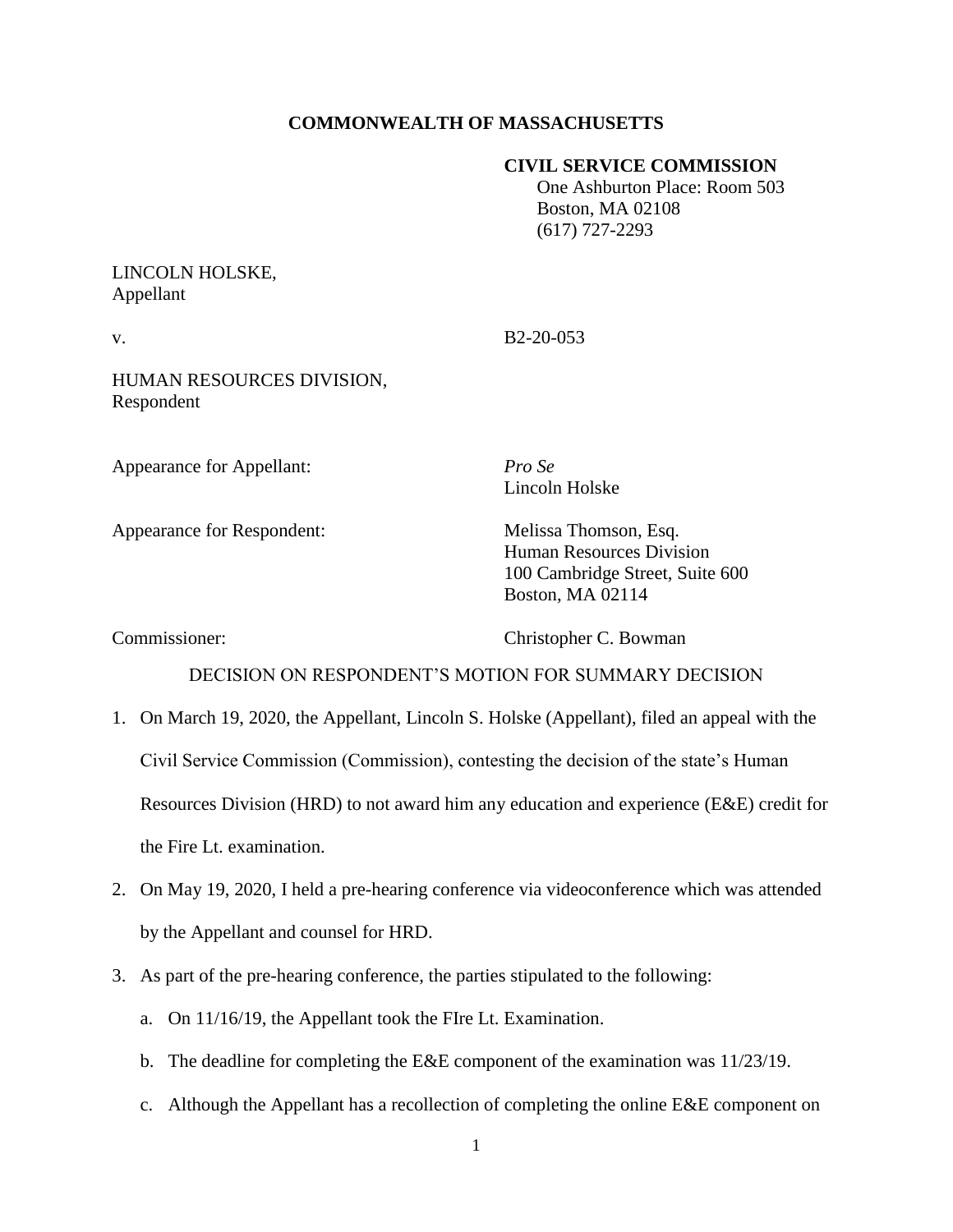11/21/19, HRD has no record of the Appellant completing this E&E component.

- d. The Appellant did not receive a confirmation email confirming that he completed the E&E online component of the examination.
- e. The Appellant did submit supporting documentation to HRD on 11/21/19 including a diploma and employment verification form.
- f. HRD sent the Appellant an email confirming receipt of the documents.
- g. On 2/3/20, the Appellant received his score.
- h. He received a written score of 71 and an E&E score of 0.
- i. His total weighted score was 57.
- j. The Appellant filed an appeal with HRD on 2/4/20.
- k. HRD denied the Appellant's appeal on 3/2/20.
- l. The Appellant filed a timely appeal with the Commission on 3/19/20.
- m. The eligible list for Mansfield Fire Lt. was established on 5/3/20.
- n. The Appellant is not on the eligible list.
- o. Two candidates are on the eligible list.
- 4. At the pre-hearing conference, the Appellant reiterated his belief that he did indeed complete the E&E online component and submitted the documentation the same day. Upon receiving the confirmation email from HRD regarding the supporting documentation, he believed that this was the confirmation email referenced in the instructions.
- 5. HRD had 30 days to file a Motion for Summary Decision and the Appellant had 30 days thereafter to file a reply.
- 6. HRD filed a Motion for Summary Decision. The Appellant did not submit a reply.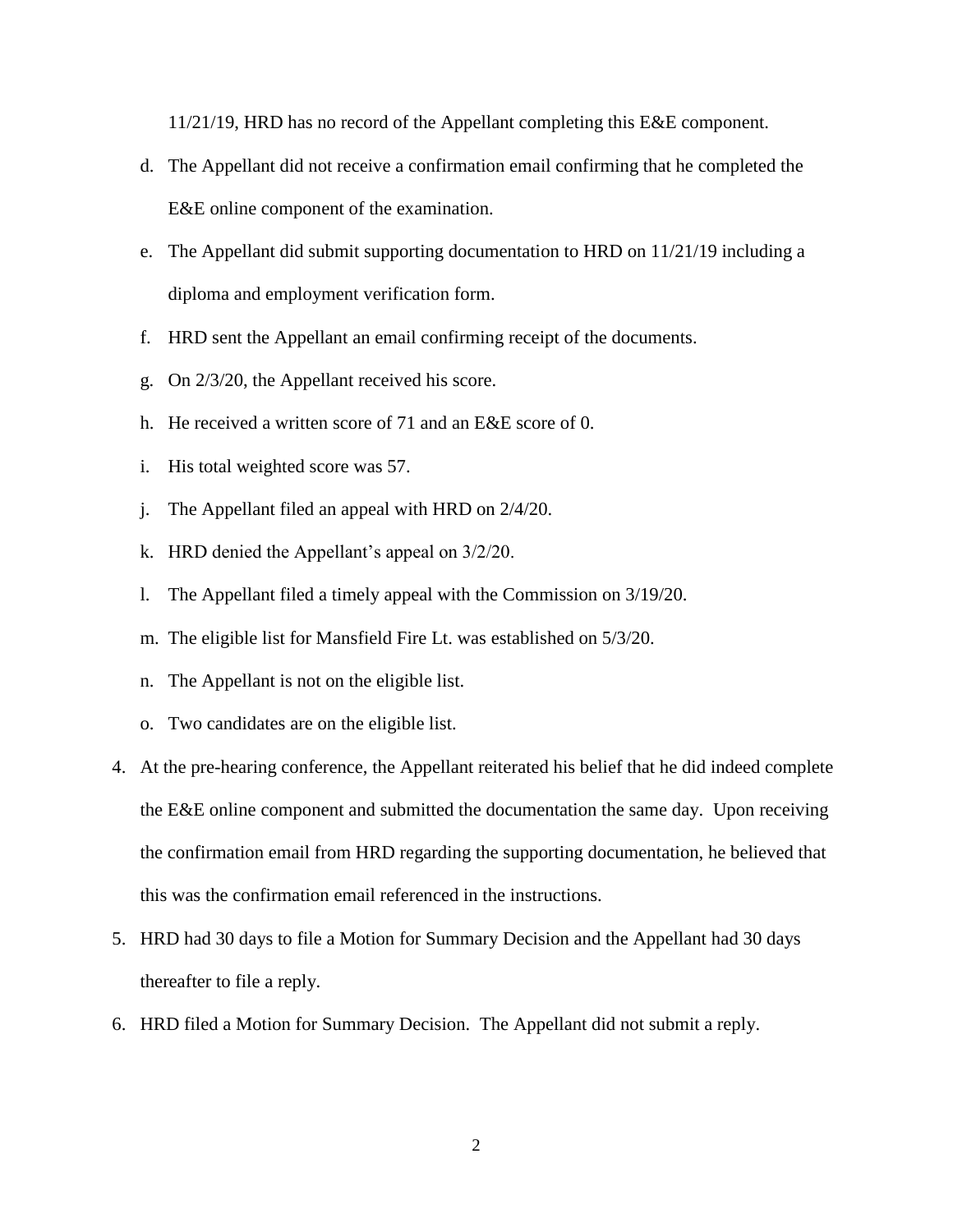#### *Legal Standard for Motion for Summary Decision*

A motion for summary decision may be filed pursuant to 801 C.M.R. 1.01(7)(h). These motions are decided under the well-recognized standards for summary disposition as a matter of law, i.e., "viewing the evidence in the light most favorable to the non-moving party", the undisputed material facts affirmatively demonstrate that the non-moving party has "no reasonable expectation" of prevailing on at least one "essential element of the case". See, e.g., Milliken & Co., v. Duro Textiles LLC, 451 Mass. 547, 550 n.6, (2008); Maimonides School v. Coles, 71 Mass.App.Ct. 240, 249 (2008); Lydon v. Massachusetts Parole Board, 18 MCSR 216 (2005).

## *Applicable Civil Service Law*

 G.L. c. 31, § 2(b) addresses appeals to the Commission regarding persons aggrieved by "… any decision, action or failure to act by the administrator, except as limited by the provisions of section twenty-four relating to the grading of examinations …." It provides, *inter alia*, "No decision of the administrator involving the application of standards established by law or rule to a fact situation shall be reversed by the commission except upon a finding that such decision was not based upon a preponderance of evidence in the record."

 Pursuant to G.L. c. 31, § 5(e), HRD is charged with: "conduct[ing] examinations for purposes of establishing eligible lists." G.L. c. 31, § 22 states in relevant part: "In any competitive examination, an applicant shall be given credit for employment or experience in the position for which the examination is held."

 G.L. c. 31 § 24 allows for review by the Commission of exam appeals. Pursuant to § 24, "…[t]he commission shall not allow credit for training or experience unless such training or experience was fully stated in the training and experience sheet filed by the applicant at the time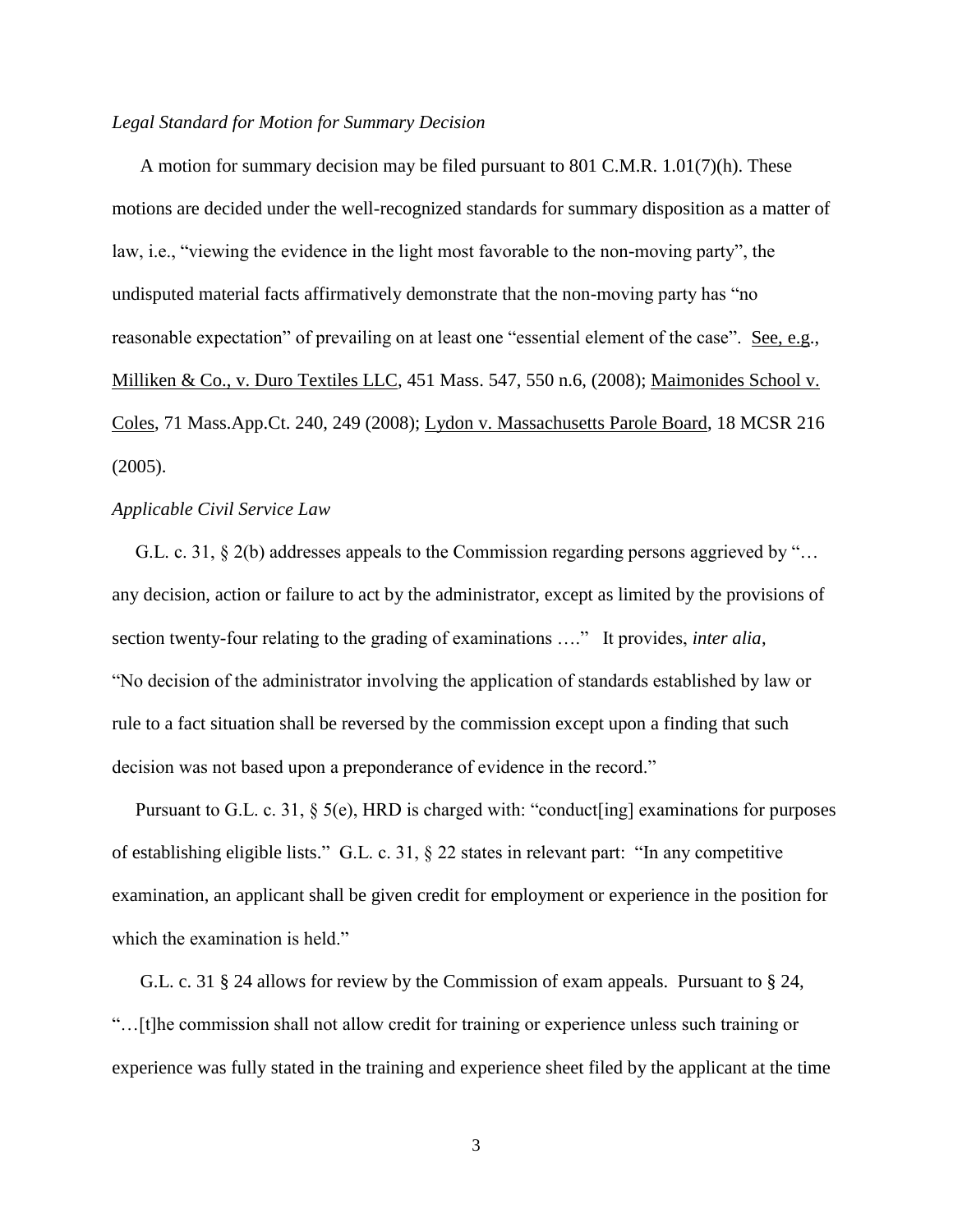designated by the administrator."

In Cataldo v. Human Resources Division, 23 MCSR 617 (2010), the Commission stated that " … under Massachusetts civil service laws and rules, HRD is vested with broad authority to determine the requirements for competitive civil service examinations, including the type and weight given as 'credit for such training and experience as of the time designated by HRD'". *Analysis*

 The facts presented as part of this appeal are not new to the Commission. In summary, promotional examinations, such as the one in question here, consist of two (2) components: the traditional written examination and the E&E component. HRD provides detailed instructions via email regarding how and when to complete the online E&E component of the examination. Most importantly, applicants are told that, upon completion of the E&E component, the applicant will receive a confirmation email – and that the component is not complete unless and until the applicant receives this confirmation email.

 Here, it is undisputed that Mr. Holske sat for the written component of the Fire Lieutenant examination on November 16, 2019. He had until November 23, 2019 to complete the online E&E component of the examination. According to Mr. Holske, on November 21, 2019, he completed the E&E module and submitted it electronically. Mr. Holske acknowledges, however, that he never received a confirmation email from HRD stating that the E&E examination component was completed. HRD has no record of Mr. Holske completing the E&E component, but, rather, only receiving supporting documentation.

 While I am not unsympathetic to Mr. Holske's plight here, it is undisputed that: 1) HRD has no record showing that Mr. Holske completed the E&E component of the examination; 2) Mr. Holske did not receive a confirmation email verifying that he completed the E&E component;

4